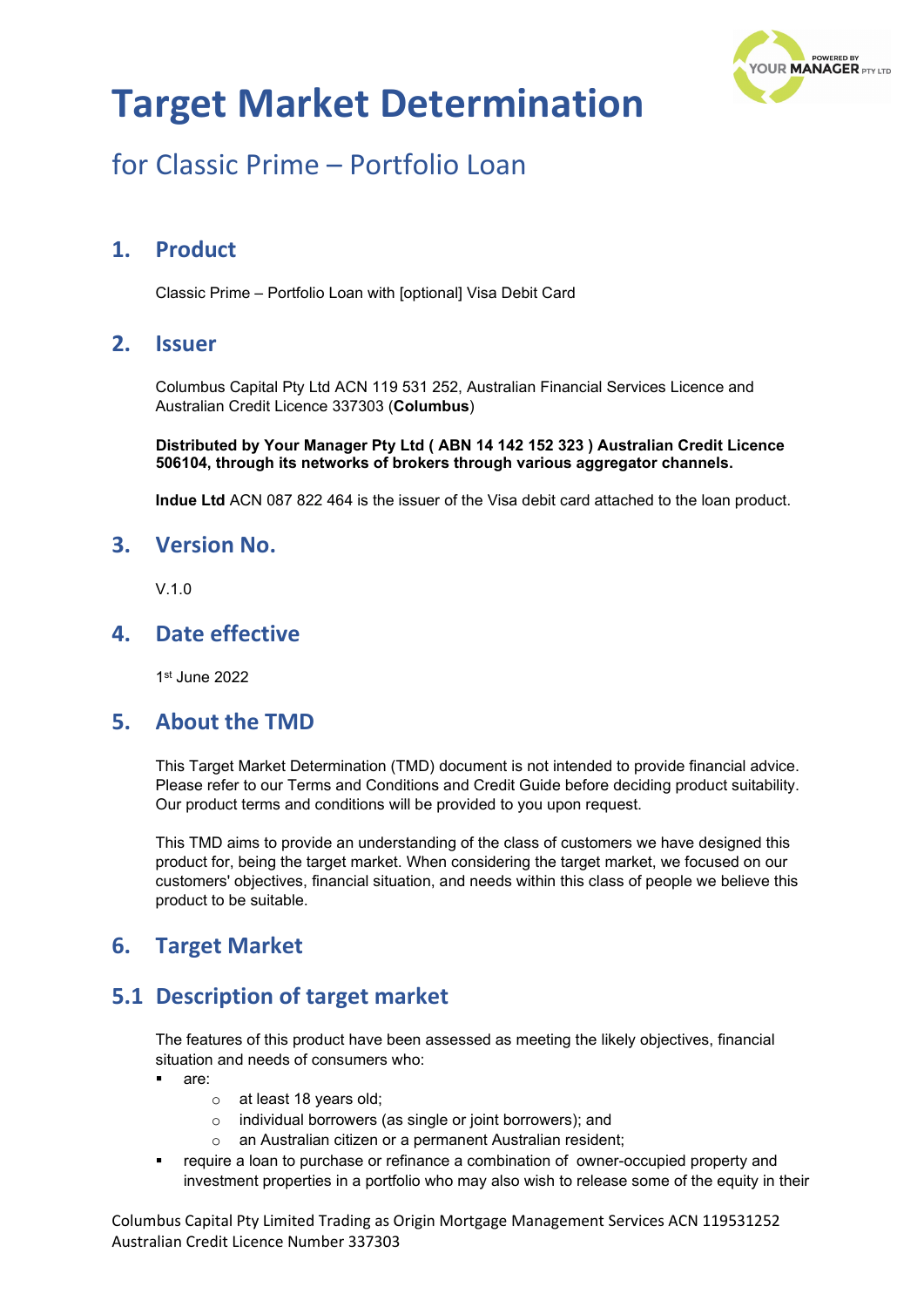

## for Classic Prime – Portfolio Loan

property for other purposes such as to consolidate debt or to be used for personal or investment purposes;

- require an offset account;
- require the use of a Visa Debit card;
- require the flexibility of a variable interest rate;
- require the ability to make additional extra repayments without penalty; and
- want the option of either principal and interest or interest only repayments.
- satisfy our eligibility criteria;

Although variable interest rates fluctuate, the product meets the likely objectives, financial situation and needs of consumers in the target market because it allows them to deposit funds into an offset account and/or make additional payments directly into the loan to reduce the amount of interest payable whilst maintaining the ability to draw on surplus funds when required. This product also allows consumers to select interest only or principal and interest repayments in order to reduce their overall debt and build equity.

### **5.2 Classes of consumers for who the product may not be suitable**

This product may not be suitable for consumers who:

- do not meet the eligibility requirements;
- are seeking the certainty of fixed repayments over the term of the loan;
- are looking to construct a property; or
- require the ability to provide alternative methods of income verification.

### **5.3 Description of the Product, including key attributes**

- Variable interest rate;
- Repayment options:
	- o principle and interest; or
	- o interest only
- Redraw available
- Minimum loan size: \$50,000
- Maximum Loan Size: \$2,000,000 (subject to LVR and postcode policy)
- Maximum LVR:
	- o 80% for Inner-City postcodes
	- o 90% for Regional postcodes
	- o 95% for Metro and Non-Metro postcodes
- Offset facility available
- Application fee is payable
- Settlement fee is payable
- Valuation fee is payable
- Ongoing fee is payable

### **7. Distribution Conditions/ Restrictions**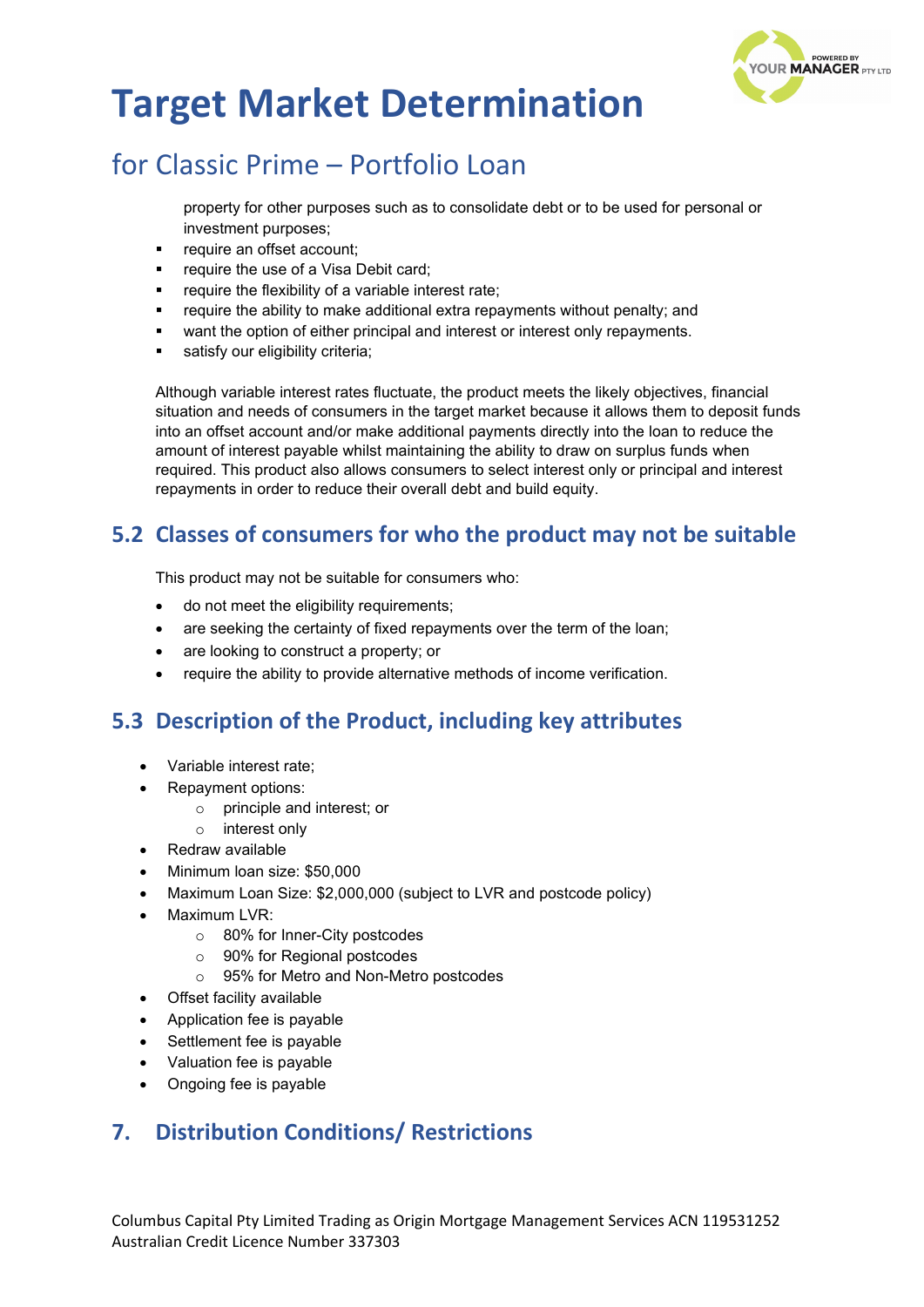

# for Classic Prime – Portfolio Loan

The following distribution channels and conditions have been assessed as being appropriate to direct the distribution of the product to the target market:

- **Direct** 
	- Online
	- By phone
	- In person (e.g. branch, agency, or premises visit)
- Third party Accredited mortgage brokers subject to Best Interests Duty (BID)

The distribution channels and conditions are appropriate because:

- the product has a wide target market;
- our staff have the necessary training, knowledge and accreditation (if required) to assess whether the consumer is within the target market. All of our staff must continually satisfy annual compliance reviews.
- we rely on existing distributors, methods, controls and supervision already in place;
- our approval system has checks and controls in place to flag applicants who may be outside the target market; and
- accredited mortgage brokers are subject to a higher duty under BID to ensure that the product is in the best interests of the particular consumer.

#### **8. TMD Reviews**

We will review this TMD as follows:

| Initial review  | Within 12 months of the date of this TMD                                                                                                                                                                                                                                                                                                                                                                                                                                                                                                                                                                          |
|-----------------|-------------------------------------------------------------------------------------------------------------------------------------------------------------------------------------------------------------------------------------------------------------------------------------------------------------------------------------------------------------------------------------------------------------------------------------------------------------------------------------------------------------------------------------------------------------------------------------------------------------------|
| Periodic review | Each year on the anniversary of this TMD.                                                                                                                                                                                                                                                                                                                                                                                                                                                                                                                                                                         |
| Review triggers | Specific events will prompt Columbus to review this TMD, which<br>includes:<br>A significant dealing of the product to consumers outside the<br>target market occurs;<br>A significant number of complaints are received from<br>customers in relation to the product;<br>A significant number of defaults occur;<br>$\blacksquare$<br>A significant breach has occurred in connection with the<br>issuing and distribution of this product; and<br>A significant number of late repayments are being recorded;<br>۰<br>A material change is made to this product.<br>Unexpected early stage arrears are detected |

If a review trigger occurs, we will complete a review of the TMD within ten business days. Meanwhile, we will cease to offer this product to our customers until our TMD review concludes and any necessary changes to the product or TMD, including distribution methods, are made.